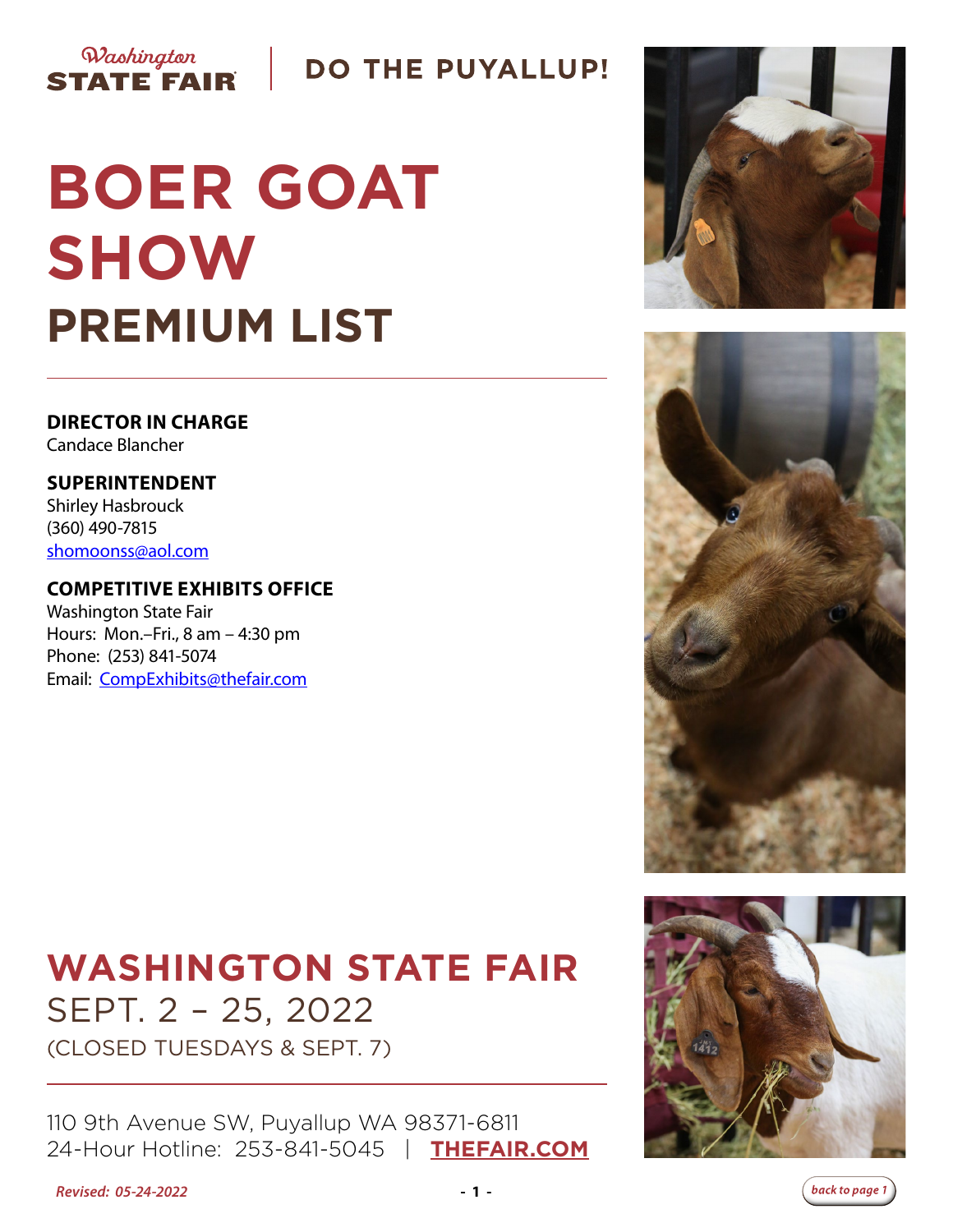# **2022 BOER GOAT SHOW CALENDAR**

| <b>SUN</b>                                                | <b>MON</b>      | <b>TUE</b>                                                       | <b>WED</b>                   | <b>THU</b>                     | <b>FRI</b>                           | <b>SAT</b>                                                  |
|-----------------------------------------------------------|-----------------|------------------------------------------------------------------|------------------------------|--------------------------------|--------------------------------------|-------------------------------------------------------------|
|                                                           |                 | Online Entry Registration Due by 10 pm                           |                              | <b>AUG. 25</b>                 | <b>AUG. 26</b>                       | <b>AUG. 27</b>                                              |
|                                                           |                 | TUESDAY, AUGUST 23, 2022<br>Last day for changes & substitutions |                              |                                |                                      |                                                             |
| <b>AUG. 28</b>                                            | <b>AUG. 29</b>  | <b>AUG. 30</b>                                                   | <b>AUG. 31</b>               | <b>SEPT. 1</b>                 | SEPT. 2                              | SEPT. 3                                                     |
|                                                           |                 |                                                                  |                              |                                | <b>OPENING DAY</b><br><b>OF FAIR</b> |                                                             |
| SEPT. 4                                                   | <b>SEPT. 5</b>  | <b>SEPT. 6</b>                                                   | <b>SEPT. 7</b>               | SEPT. 8                        | SEPT. 9                              | <b>SEPT. 10</b>                                             |
|                                                           |                 | <b>FAIR</b><br><b>CLOSED</b>                                     | <b>FAIR</b><br><b>CLOSED</b> |                                |                                      |                                                             |
| <b>SEPT. 11</b>                                           | <b>SEPT. 12</b> | <b>SEPT. 13</b>                                                  | <b>SEPT. 14</b>              | <b>SEPT. 15</b>                | <b>SEPT. 16</b>                      | <b>SEPT. 17</b>                                             |
|                                                           |                 | <b>FAIR</b><br><b>CLOSED</b>                                     |                              |                                |                                      |                                                             |
| <b>SEPT. 18</b>                                           | <b>SEPT. 19</b> | <b>SEPT. 20</b>                                                  | <b>SEPT. 21</b>              | <b>SEPT. 22</b>                | <b>SEPT. 23</b>                      | <b>SEPT. 24</b>                                             |
|                                                           |                 | <b>FAIR</b><br><b>CLOSED</b>                                     |                              | Boer Goats arrive,<br>$6-9$ pm |                                      | <b>TODAY'S SHOW:</b><br>Washington State<br>Fair Show, 10am |
| <b>SEPT. 25</b>                                           | <b>SEPT. 26</b> | <b>SEPT. 27</b>                                                  | <b>SEPT. 28</b>              | <b>SEPT. 29</b>                | <b>SEPT. 30</b>                      | <b>OCT.1</b>                                                |
| <b>LAST DAY</b><br><b>OF FAIR</b><br><b>TODAY'S SHOW:</b> |                 |                                                                  |                              |                                |                                      |                                                             |
| NWBGA Show,<br>10am                                       |                 |                                                                  |                              |                                |                                      |                                                             |
| <b>Boer Goats</b><br>released,<br>$6-9$ pm                |                 |                                                                  |                              |                                |                                      |                                                             |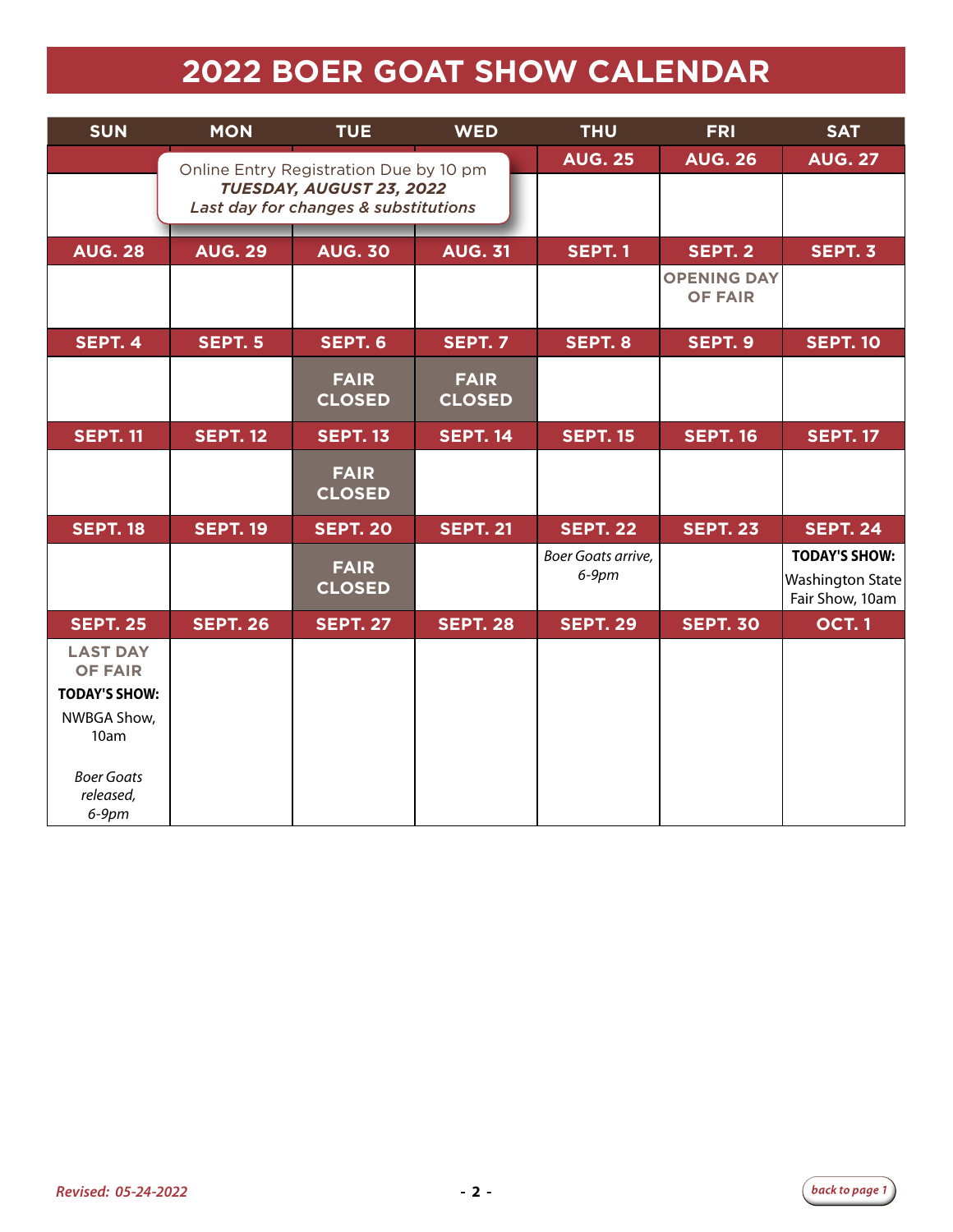

#### **DO THE PUYALLUP!**

#### SEPT. 2 – 25, 2022 (CLOSED TUESDAYS & SEPT. 7)

By submitting an entry into The Fair, exhibitors agree to abide by all rules, regulations and entry requirements of The Fair and of the department(s) to which they are submitting their entries. It is important that exhibitors read and be familiar with the rules in this book, as well as the Departmental Exhibitors Rules and Regulations.

#### **Please click here:** [Enter a Competition](https://www.thefair.com/get-involved/competitive-exhibits/) **and scroll down to 'ADDITIONAL INFORMATION' to find:**

- **Departmental Exhibitors Rules and Regulations**
- **Vehicle Unloading Procedures**
- **Insurance Information**
- **Veterinarian Information**
- **Area Lodging**
- **W-9**

*You may not find it necessary to print this entire Premium List. While we ask that you read and be familiar with the information in the Premium List prior to entry, please feel free to print just the pages you need.* 

# Online Entry Registration **Instructions**

#### *Read below, then register entry information online before bringing items to Fair.*

#### [www.thefair.com](http://www.thefair.com)

- **Read the complete rules, department and division descriptions, and entry information in this Premium List** *BEFORE* **going to online entry registration.**
- Then go to the [ONLINE ENTRY REGISTRATION](https://wwf.fairwire.com/) page *(available starting May)*
- Click **Register** or **Sign In**
	- Register using your First Name and Last Name and create a password *(write your password down or make sure it is something you will remember for future use.)* Fill in requested information, *including email*

*address*. Click **Continue**.

- Select **Department** *ex.: Boer Goat Show*
- Select a **Division** *ex.: Percentage Boer Doe, Div. 802*
- Select a **Class** *ex.: class 5040 Boer Doe Kid, 9 to 12 mo*
- Fill in all requested information for the class(es) you are entering, including registration and ear tag #s.
- When all your information is complete, click **Add Entry to Cart** and follow instructions to check out. *Entry fees must be paid online when you check out.*

*(NOTE:* If you think you may want to modify your entries, you may *save* your current session and *check out at a later session*. *Be sure to Check Out before the closing date listed for your classes; entries are not submitted to the Fair office until the check out process is complete.)*

- Fill in "**yes**" at the statement to agree to all the terms and conditions of entry as defined in this Premium List.
- Click **Submit**.
- Please print and bring a copy of your online entry summary/receipt **with your entries** when you bring them to The Fair.
- For questions regarding online entry registration, contact: 253-841-5074, CompExhibits@thefair.com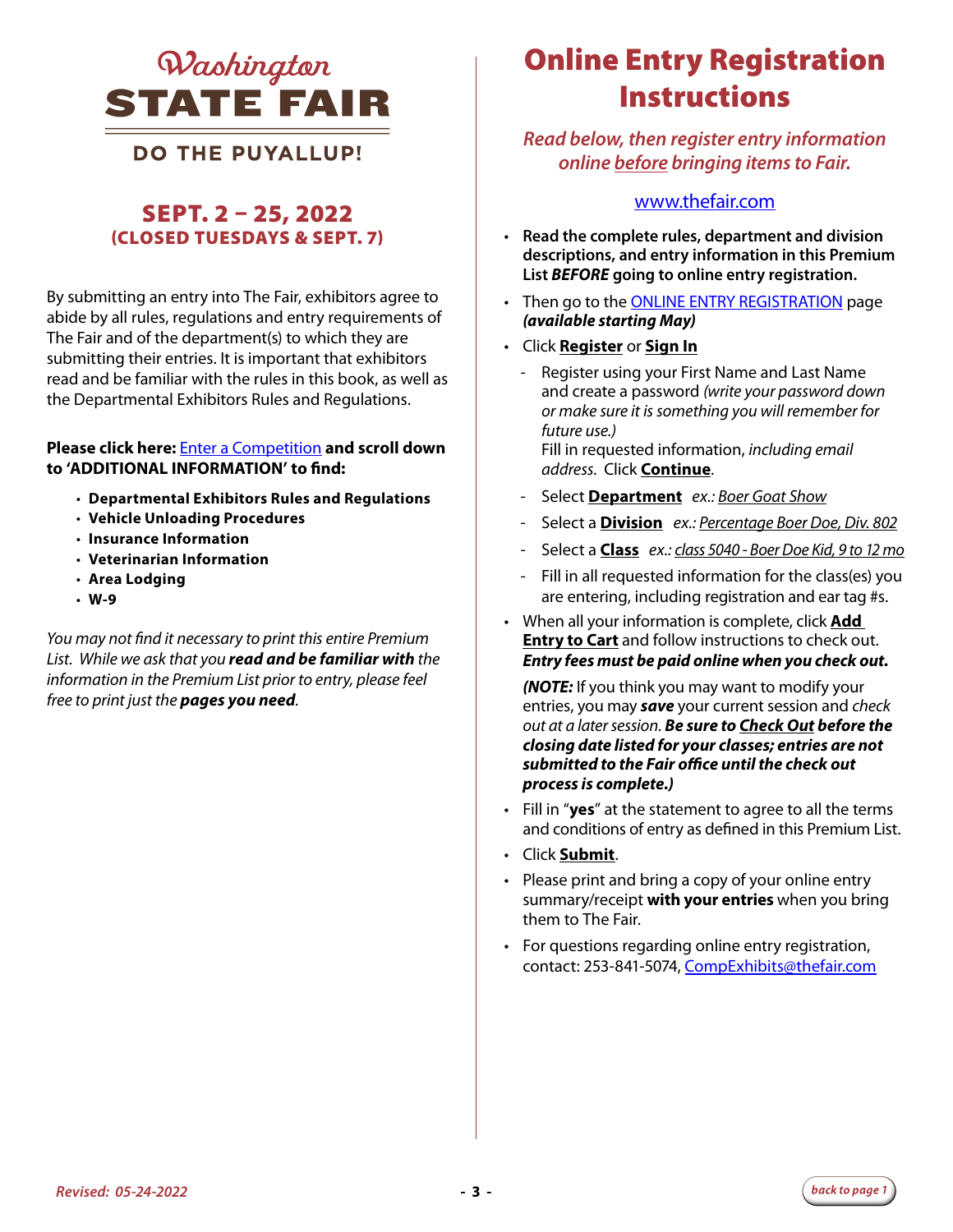### BOER GOAT SHOW INFORMATION AND RULES

#### WASHINGTON STATE FAIR SHOW ENTRY FEE

**\$6.00 per head** (No entry fee for group classes) **ENTRY FEES COVER HAY, SHAVINGS, STRAW AND STALLS**.

#### THE FAIR ENTRY INFORMATION

Online entry registration should be completed online by 10 pm on Aug. 23, 2022. Entry fees must be paid at time of online entry submission. Print a copy of your online entry summary/receipt to bring with your goat(s) for check-in.

#### **NEW LOCATION**

Large Show Arena - East

#### GOATS ARRIVE

 $6 - 9$ pm Thursday, Sept. 22, 2022

#### GOATS LEAVE

6 – 9pm Sunday, Sept. 25, 2022

#### JUDGING TIME – WASHINGTON STATE FAIR SHOW

10am Saturday, Sept. 24, 2022

#### NWBGA SHOW FEE

#### **\$25 PER HEAD**

(No Group or Market Classes in the second show.)

#### MAIL ENTRIES AND PAYMENT FOR THE

NWBGA SHOW TO: Shirley Hasbrouck 460 W Deegan Rd W Shelton WA, 98584 (360) 490-7815

#### [shomoonss@aol.com](mailto:shomoonss%40aol.com%20?subject=Boer%20Goat%20Show)

(Goats are not considered entered until fees and entry form are received.)

No refunds without Vet certification.

Entry changes must be received by Aug. 24 in order to appear in the show program. Substitutions may be made ONLY within the same class. The superintendent has the sole discretion to limit entries to the capacity of the barn. If you have entered and are unable to attend the show, please notify the superintendent so that pen assignments can be altered.

> **ARRIVE AND LEAVE**  Same days and times as WSF show

#### JUDGING TIME - NWBGA SHOW

Sunday, Sept. 25, 2022 – 10am

#### **A.B.G.A. RULES TO GOVERN AND TAKE PRECEDENCE OVER ALL OTHERS FOR BOTH SHOWS**

- 1. Online Fair entries must be made no later than 10 pm, Aug. 23, 2022.
- 2. The Fair entry fee is \$6 per head and must be paid at time of online entry submission. **Entrance fee covers hay, shavings, stall and straw.**
- 3. There will be a limit of 120 goats in this show.
- 4. Goats must be delivered between 6 9 am, Friday, Sept. 22. All animals will be inspected by The Fair veterinarian before penning. Please read vet rules in the front of this book. **The Washington State Fair requires that all goats must be tagged or tattooed with Scrapie identification. Animals having partial tattoos shall have accompanying identification papers that must be presented upon check-in.** A map of pen assignments will be posted. If there are any questions, check with the Superintendent.

#### **Exhibitors must submit vet check-in slip to the superintendent of their livestock department in order to proceed to livestock barn. NO EXCEPTIONS.**

- 5. Upon arrival, please turn in your original registration papers **(NO COPIES)** to the show secretary. All tattoos must be legible (clearly readable). No tattooing will be allowed after unloading. Wethers may be tattooed or tagged.
- 6. Judging will take place **Saturday, Sept. 24** and **Sunday, Sept. 25.**
- 7. All goats must be registered with the ABGA. Only original registration certificates from a recognized association will be accepted, except for kids less than three months, which may use a copy of a registration application. It must be stamped with the date received by the recognized association.
- 8. All goats must have legible tattoos or other means of permanent identification consistent with its registration certificate or the animal will be disqualified.
- 9. Birth dates, as listed on the registration certificate, will be used to determine the class divisions.
- 10. Group entries must be indicated at time of online entry for the first show. All animals shown in groups must be entered and shown in individual classes.
- 11. Only animals to be shown will be allowed.
- 12. The hay and straw storage shed will not be open to exhibitors. Please order hay and straw from your superintendent before 6 pm for the following morning's requirements. Hay and straw bales shall not be used for purposes other than feed and bedding.
- 13. All animals must remain in barns until their designated release time as set by the Fair and department superintendents. Failure to do so could result in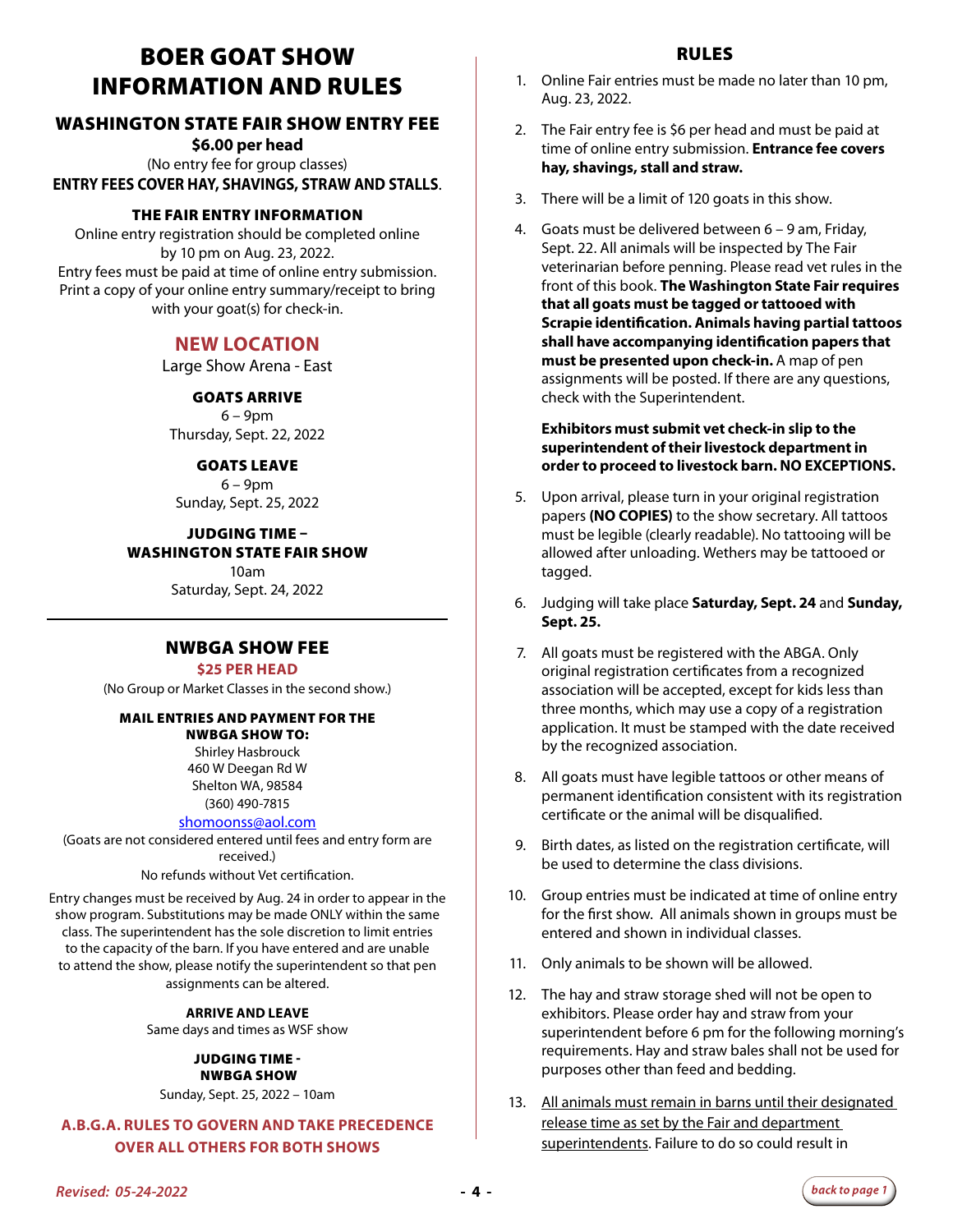forfeiture of premium money and, potentially, the privilege to show at future Washington State Fair livestock shows. All exhibitors should make every effort to vacate their stalls as soon as possible after being released, during the designated time, to facilitate barn cleaning prior to the arrival of other animals.

- 14. Goats must be removed between 6 9 pm, Sunday, Sept. 25, 2022. At posted times of release, all livestock exhibits shall be removed to permit clean-out and disinfection of the area in preparation of the arrival of the next section of animals. Early arrivals and holdovers may be accommodated by special arrangements. Any animals removed before official release time will forfeit premium payments.
- 15. **Animals may not be walked on or off the grounds**  because of serious environmental concerns directly related to animal waste. Any animal (except horses) that cannot be transported in a solid bottom carrier must be removed in a truck, trailer, or similar conveyance.

#### 17. **Eating in the Barns vs. E. coli O157:H7 – Exhibitor Cooperation Needed.**

 Our barns will not only have signage reminding Fair guests to "Wash your hands upon leaving any livestock area," but also "Please refrain from eating in livestock areas."

 The State Health Department has asked The Fair to request that our livestock exhibitors set an example for Fair guests and refrain from eating in most areas of the barns. In order to accommodate the Health Department's request, as well as address our exhibitor's needs, we have set aside an area, screened from public view, in the south end of the Dairy Barn where exhibitors may eat.

### BOER GOAT SHOW CLASS DESCRIPTIONS

#### HERDSMANSHIP

To promote interest in presenting an attractive Boer goat display, first, second and third place awards of \$25, \$20 and \$15 will be given to Boer goat exhibitors by The Washington State Fair. All exhibits will be inspected daily during The Fair, and scored on condition of animals and cleanliness of pens and aisles. Particular attention will be paid to orderliness of areas used for tack and equipment. Sportsmanship and cooperation of the exhibitor will be taken into consideration.

#### MARKET ANIMAL – DIVISION 800

|              |      | <b>Placings</b> |      |                 |      |  |
|--------------|------|-----------------|------|-----------------|------|--|
| <b>Class</b> | 1st. | 2nd             | 3rd  | 4th             | 5th  |  |
| 4010         |      | \$17            | \$15 | S <sub>13</sub> | -S11 |  |
| 4020         |      | \$17            | \$15 | S <sub>13</sub> | S11  |  |
| 4030         |      | S20             |      |                 |      |  |

#### PERCENTAGE BOER DOES – DIVISION 802

|              |     | <b>Placings</b> |      |      |      |      |  |
|--------------|-----|-----------------|------|------|------|------|--|
| <b>Class</b> | 1st | 2nd             |      | 3rd  | 4th  | 5th  |  |
| 5010         |     |                 | \$8  | \$7  | \$6  | \$5  |  |
| 5020         |     |                 | \$9  | \$8  | \$7  | \$6  |  |
| 5030         |     |                 | \$17 | \$15 | \$13 | \$11 |  |
| 5040         |     |                 | \$17 | \$15 | \$13 | \$11 |  |
| 5050         |     |                 | \$20 |      |      |      |  |
| 5060         |     |                 | \$17 | \$15 | \$13 | \$11 |  |
| 5070         |     |                 | \$17 | \$15 | \$13 | \$11 |  |
| 5080         |     |                 | \$17 | \$15 | \$13 | \$11 |  |
| 5090         |     |                 | \$20 |      |      |      |  |
| 5100         |     |                 | \$17 | \$15 | \$13 | \$11 |  |
| 5110         |     |                 | \$17 | \$15 | \$13 | \$11 |  |
| 5120         |     |                 | \$20 |      |      |      |  |
| 5130         |     |                 | \$20 |      |      |      |  |